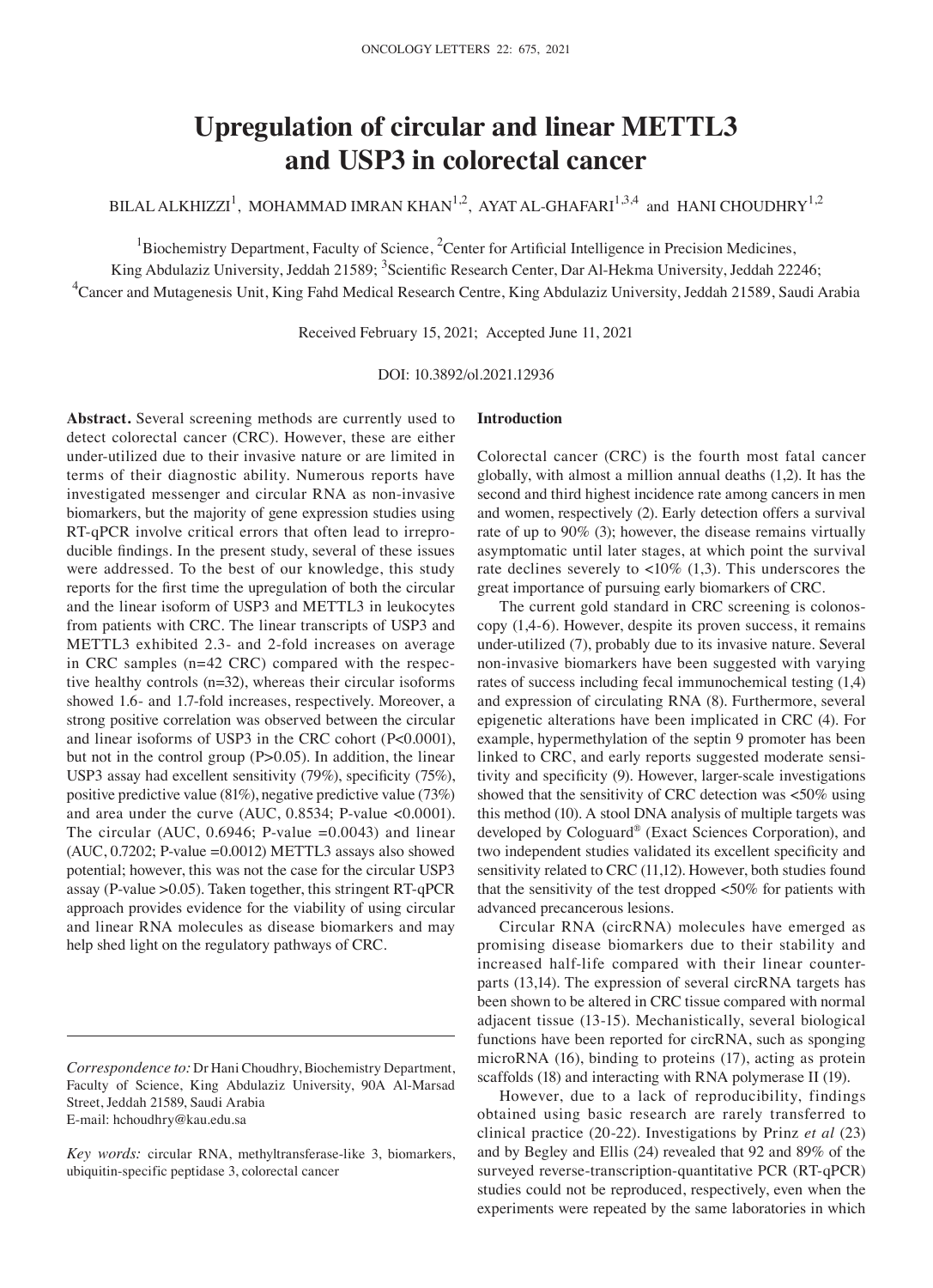the original experiments were conducted. In two separate reports(20,25), Stephen Bustin, the first author of the Minimum Information for Publication of Quantitative Real‑Time PCR Experiments (MIQE) guidelines (26), has been extremely critical of the validity of the results from several studies, citing a number of factors that could lead to erroneous results. These factors include a lack of information regarding the PCR conditions and PCR efficiency, as well as dependence on a single reference gene for normalization. In the present study, these issues were addressed using a stringent, more controlled RT‑qPCR approach.

The aim of the present study was to investigate whether the altered expression of circRNA molecules in CRC tissue can also be detected in the blood, in order to evaluate their ability to serve as potential non‑invasive biomarkers. The literature was scanned for circRNA candidates reported to be deregulated in CRC by two or more independent research groups, four of which were selected for further analysis based on the involvement of their parent genes in CRC. The expression patterns of their linear counterparts were also examined to gain further insight into the regulatory pathways of the genes that encode them. Using this approach, novel findings on the gene expression patterns of leukocytes of CRC patients are reported, which may have potential for use in CRC screening.

## **Materials and methods**

*Patient and control enrollment, sample acquisition and ethical approval.* This case‑control study was performed on 74 volunteers aged 31-85 years. The patients with CRC (n=42; mean age  $\pm$  SD=57.2  $\pm$ 12.5 years) included 29 males and 12 females (one patient with missing data). The healthy control group (n=32; mean age  $\pm$  SD= 49.3  $\pm$ 10.5 years old) consisted of 19 males and 13 females. Patients with CRC were included if they were Saudis with a confirmed diagnosis of CRC at any tumor‑node‑metastasis (TNM) stage using histopathological and CT scan biopsies. Non‑Saudi patients were excluded from the study. The inclusion criteria for the healthy controls were as follows: i) they had to be Saudis; ii) free of any metabolic or chronic diseases, such as hypertension, diabetes mellitus II and other endocrine disorders); and iii) without any family history of CRC or any other tumor during the time of the study. Samples (2 ml whole blood) were collected in EDTA tubes from all participants. The participants routinely visited the Day Care Unit of King Abdulaziz University Hospital (Jeddah, Saudi Arabia) (patients with CRC) or the Blood Bank Unit of King Fahad General Hospital (Jeddah, Saudi Arabia) (controls) in the period August 2015‑July 2016). The purpose of the research was explained to the participants, from whom written consent was obtained. The Unit of Biomedical Ethics at The Faculty of Medicine, King Abdulaziz University, approved this study (approval no. 261‑15).

*Selection criteria for candidate circRNA molecules.* A litera‑ ture search was performed in PubMed (https://pubmed.ncbi. nlm.nih.gov/) and PubMed Central (https://www.ncbi.nlm. nih.gov/pmc/) databases for all articles that reported altered expression of circRNAs in CRC tissue [search terms used were: (circRNA OR circular RNA) and (CRC OR colorectal cancer) in the title/abstract fields]. Scanning both the main manuscripts and the supplementary materials, 13 circRNA candidates were found to be reported by at least two independent research groups (Table I) (27-50). From these, four candidates were selected for the purpose of this study, based on the functional implications of their host genes in CRC: ciRS-7 (27-30), circular methyltransferase-like 3 (circ-METTL3; 30,31), circular SNF2 histone linker PHD RING helicase (circSHPRH; 32,33) and circular ubiquitin-specific peptidase 3 (circUSP3; 30,34). The linear isoforms of these circRNA candidates were also selected for further analysis, except for ciRS-7, which has no linear counterpart.

*RNA extraction and purity.* Unless otherwise stated, all centrifugation steps of the RNA extraction protocol were carried out in room temperature. RNA was extracted from leukocytes using QIAamp RNA blood mini kit (Qiagen GmbH; cat. no. 52304) following the manufacturer's instructions. Briefly, 1 ml of whole blood from each sample was mixed with 5 ml buffer EL, incubated for 15 min on ice and centrifuged at 400 x g for 10 min at 4˚C. The supernatant was then discarded, the resulting pellet was resuspended in 2 ml buffer EL, and centrifugation was repeated. The supernatant was discarded, and 600  $\mu$ l RLT buffer supplemented with 1% β‑mercaptoethanol was added to the pellet. The lysate was added to a QIAshredder column, then mixed with 600  $\mu$ l 70% ethanol. The lysate‑ethanol mixture was transferred to a spin column and centrifuged at  $8,000 \times g$  for 15 sec (two successive loads to add the whole lysate‑ethanol mixture) and the flow-through was discarded. Then, 700  $\mu$ l of buffer RW1 was added, the mixture was centrifuged at 8,000 x g for 15 sec, and the flow‑through was discarded. This step was repeated with 500  $\mu$ l buffer RPE, after which 500  $\mu$ l buffer RPE was added, and the mixture was centrifuged at 20,000 x g for 3 min. The spin column was transferred to a new collection tube and 50  $\mu$ l RNase‑free water was added. After centrifugation at 8,000 x g for 1 min, the eluate was stored at  $-20^{\circ}$ C.

*cDNA synthesis.* A total of 300 ng RNA from each sample was reverse transcribed using random hexamers in  $20-\mu l$ reactions using a High‑Capacity cDNA Reverse Transcription kit (Applied Biosystems; cat. no. 4368814) according to the manufacturer's protocol. Briefly, all RNA samples were adjusted to a final concentration of 30 ng/ $\mu$ l and 10  $\mu$ l of each sample was mixed with 2  $\mu$ l 10X random hexamers, 0.8  $\mu$ l 25X dNTP mix, 2  $\mu$ 1 10X RT buffer, 1  $\mu$ l reverse transcriptase, 3.2  $\mu$ l nuclease-free water and 1  $\mu$ l RNase inhibitor (Applied Biosystems; cat. no. N8080119). The thermal cycler for the cDNA synthesis reaction was set for 10 min at 25˚C, followed by 120 min at 37˚C and finally 5 min at 85˚C to inactivate the reverse transcriptase.

*Primer design.* Primers were designed using the PrimerBLAST tool from the National Center for Biotechnology Information‑US National Library of Medicine (https://www.ncbi.nlm.nih.gov/ tools/primer‑blast/index.cgi?LINK\_LOC=BlastHome) and purchased from Macrogen. The primers sequences are listed in Table II.

*RT‑qPCR.* The resulting cDNA was used for qPCR using the SsoAdvanced™ Universal SYBR®‑Green Supermix (Bio‑Rad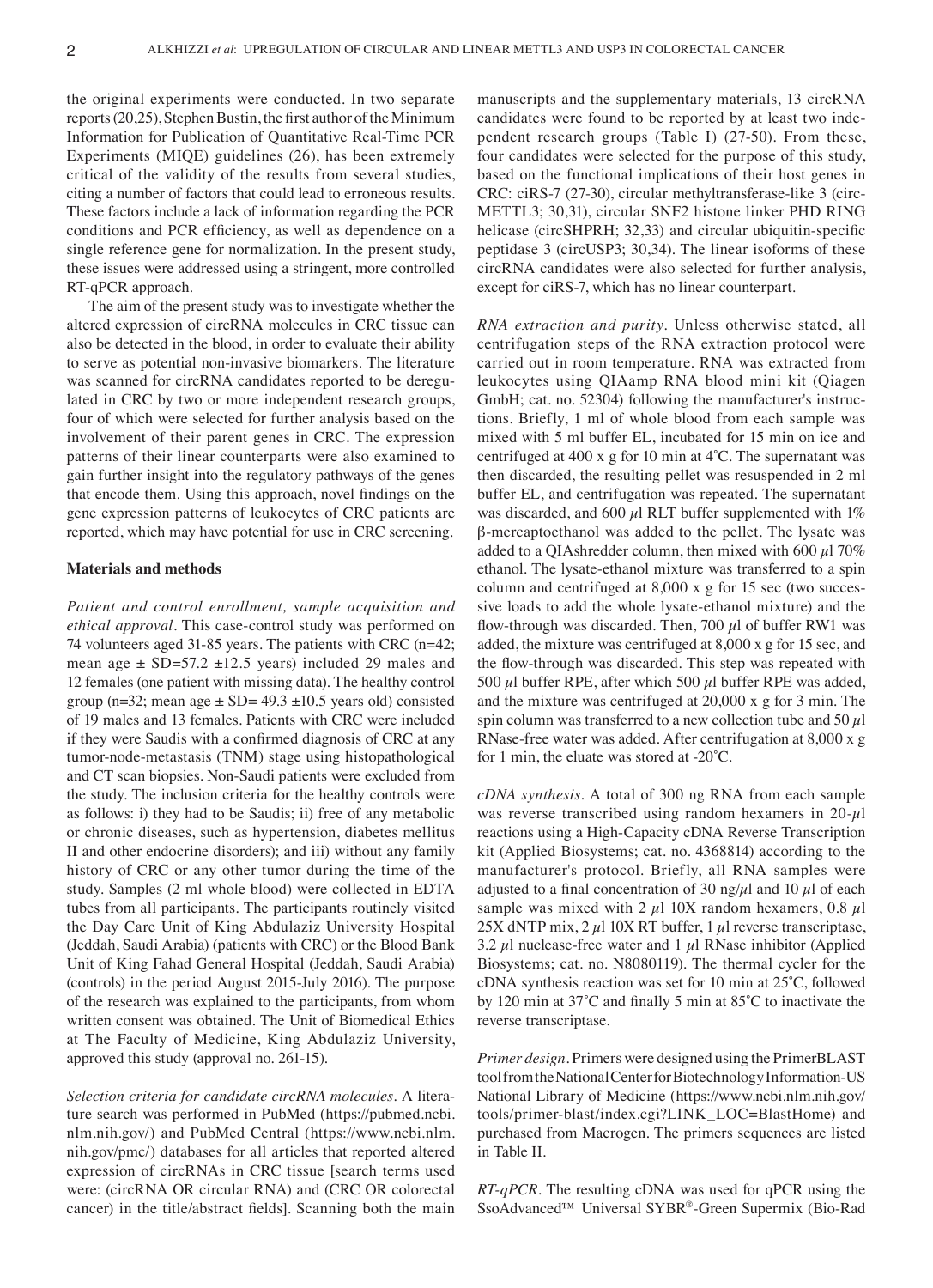| $S1$ , $S2$ , $S3$ , $S4$ , $S5$ , $S6$ , $S7$ , $S8$ , $S1$ , $S1$ , $S1$ , $S1$ , $S1$ , $S1$ , $S1$ , $S1$ , $S1$ , |                    |           |  |  |  |
|------------------------------------------------------------------------------------------------------------------------|--------------------|-----------|--|--|--|
| circRNA ID                                                                                                             | Parent Gene        | (Refs.)   |  |  |  |
| hsa_circ_0001946                                                                                                       | $CDR1AS$ (ciRS-7)  | $(27-30)$ |  |  |  |
| hsa circ 0000523                                                                                                       | METTL3             | (30,31)   |  |  |  |
| hsa_circ_0001649                                                                                                       | <b>SHPRH</b>       | (32,33)   |  |  |  |
| hsa_circ_0002138                                                                                                       | USP3               | (30,34)   |  |  |  |
| hsa_circ_0000284                                                                                                       | HIPK3              | (28,35)   |  |  |  |
| hsa_circ_0006990                                                                                                       | <b>VAPA</b>        | (36,37)   |  |  |  |
| hsa_circ_0026344                                                                                                       | <b>ACVRL1</b>      | (38,39)   |  |  |  |
| hsa_circ_0000826                                                                                                       | ANKRD12            | (40, 41)  |  |  |  |
| hsa_circ_0001313                                                                                                       | CCDC <sub>66</sub> | (42, 43)  |  |  |  |
| hsa circ 0020397                                                                                                       | DOCK1              | (44, 45)  |  |  |  |
| hsa_circ_0026782                                                                                                       | ITGA7              | (30,46)   |  |  |  |
| Hsa_circ_0001821                                                                                                       | PVT1               | (36, 47)  |  |  |  |
| hsa_circ_0000518                                                                                                       | RPPH1              | (41, 48)  |  |  |  |
| hsa circ 0072088                                                                                                       | ZFR                | (49,50)   |  |  |  |

CRC, colorectal cancer.

Table I. circRNAs that were reported by at least 2 independent groups to be deregulated in CRC.

laboratories, Inc.; cat. no. 1725272) in 11- $\mu$ l reaction volumes and final concentrations of 500 nM for the forward and reverse primers. To ensure equal additions of the cDNA template to all assays, the master mix was prepared with the cDNA template. To avoid inter‑run variation, all assays for each sample were carried out on the same run. At least one duplicate of each reaction was set up, and all replicates had a Cq standard error of <1 Cq. The PCR cycling protocol included 2 min at 95˚C, followed by 40 cycles of 95˚C for 15 sec and 60˚C for 30 sec (data collection). These cycles were followed by  $95^{\circ}$ C for 30 sec, then an incremental rise from 65 to 95˚C, during which data were collected every 5 sec at 0.5˚C intervals. Efficiency‑corrected Cq values and corrected relative expression  $2^{\Delta\Delta Cq}$  method (51) were determined using CFX Manager version 3.1 (Bio‑Rad Laboratories, Inc.) and were used for all subsequent analyses. Initially, three reference genes were used for normalization: GAPDH, ribosomal protein lateral stalk subunit P1 (RPLP1) and ribosomal protein L13A (RPL13A) (see Table II for accession nos.). GAPDH was not used in subsequent experiments due to instability in our conditions, as explained in the Results section.

*Reference gene stability.* Reference gene stability was determined using the 'target stability value' tool in CFX Manager version 3.1 (Bio‑Rad Laboratories, Inc.), following the manufacturer' protocol.

*PCR efficiency.* The PCR efficiency was calculated using the online qPCR Efficiency Calculator tool (Thermo Fisher Scientific, Inc.) (52).

*Statistical analysis.* Optimal cut‑off points for the receiver operating characteristic (ROC) curves were calculated using the web tool easy ROC v.1.3.1  $(53)$ . Welch's two-tailed t-test, Welch's one‑way ANOVA test, ROC curves, area under the curve (AUC), sensitivity, specificity, positive predictive value (PPV), negative predictive value (NPV) and Pearson's correlation coefficient were calculated using the Prism version 9.0.0 software (GraphPad Software, Inc.). As no significant differences were found among the groups by Welch's one‑way ANOVA test, post‑hoc analysis was not performed.

# **Results**

*Determination of assay efficiency.* To ensure that the results of the present study would be consistent over a wide range of concentrations in the aforementioned PCR conditions, with minimal effect of any PCR inhibitors or unspecific reactions, the efficiency of the qPCR assays was first determined. Each assay was performed on five three‑fold serial dilutions of cDNA from a representative leukocyte sample, and Cq values were plotted against the logarithm of the relative concentration of the cDNA templates (Fig. 1). All assays yielded straight lines ( $R^2 > 0.97$ ) with efficiencies of  $100 \pm 15\%$  (Table III). These efficiencies were factored into all subsequent Cq calculations to account for any small variation across concentrations. This approach ensured that PCR assays were optimal and that reproducible results would be obtained regardless of the amount of template used in the reaction.

*Initial analysis of circMETTL3, circSHPRH, circUSP3, their linear counterparts and ciRS‑7.* Welch's two‑tailed t‑test was used to analyze the expression patterns of circMETTL3, circSHPRH, circUSP3 and their linear counterparts, as well as ciRS‑7 (Table SI) in CRC and normal samples (n=8 each). The data were normalized to RPLP1, RPL13A and GAPDH. Both linear (P=0.002) and circular (P=0.03) isoforms of METTL3 were significantly upregulated  $(2.2-$  and 1.7-fold, respectively) in patients with CRC compared with the controls. The linear USP3 was significantly upregulated 2.1-fold (P<0.0001); however, its circular isoform only showed a trend towards upregulation (2.2-fold change; P=0.11). Finally, ciRS-7 and the linear SHPRH were not differentially regulated  $(P=0.54)$ and 0.59, respectively), although circSHPRH was upregulated 1.6‑fold (P=0.03). Based on these findings, circMETTL3, circUSP3 and their linear counterparts were selected for further analysis in the remainder of the samples (n=74).

*circMETTL3, circUSP3 and their linear counterparts are upregulated in CRC.* Although GAPDH is commonly used as a reference gene in RT‑qPCR studies of cancer, several reports have documented its overexpression in CRC (54,55). To address this issue, the CFX Manager 'target stability value' tool was used to examine the stability of all three selected reference genes in 74 samples. The tool's recommendations for mean CV and mean M‑values for homogeneous samples are <0.25 and <0.5, respectively. The only combination that met these criteria consisted of RPL13A and RPLP1 (Table IV). The other three possible combinations, all of which included GAPDH, satisfied neither criterion. Therefore, GAPDH is unsuitable as a reference gene in leukocytes from patients with CRC and was consequently removed from subsequent normalization calculations.

Further analysis of a total of 42 CRC patients and 32 controls revealed that circMETTL3, circUSP3, as well as their linear counterparts, were significantly upregulated in leukocytes from patients with CRC (Fig. 2; Table V). The linear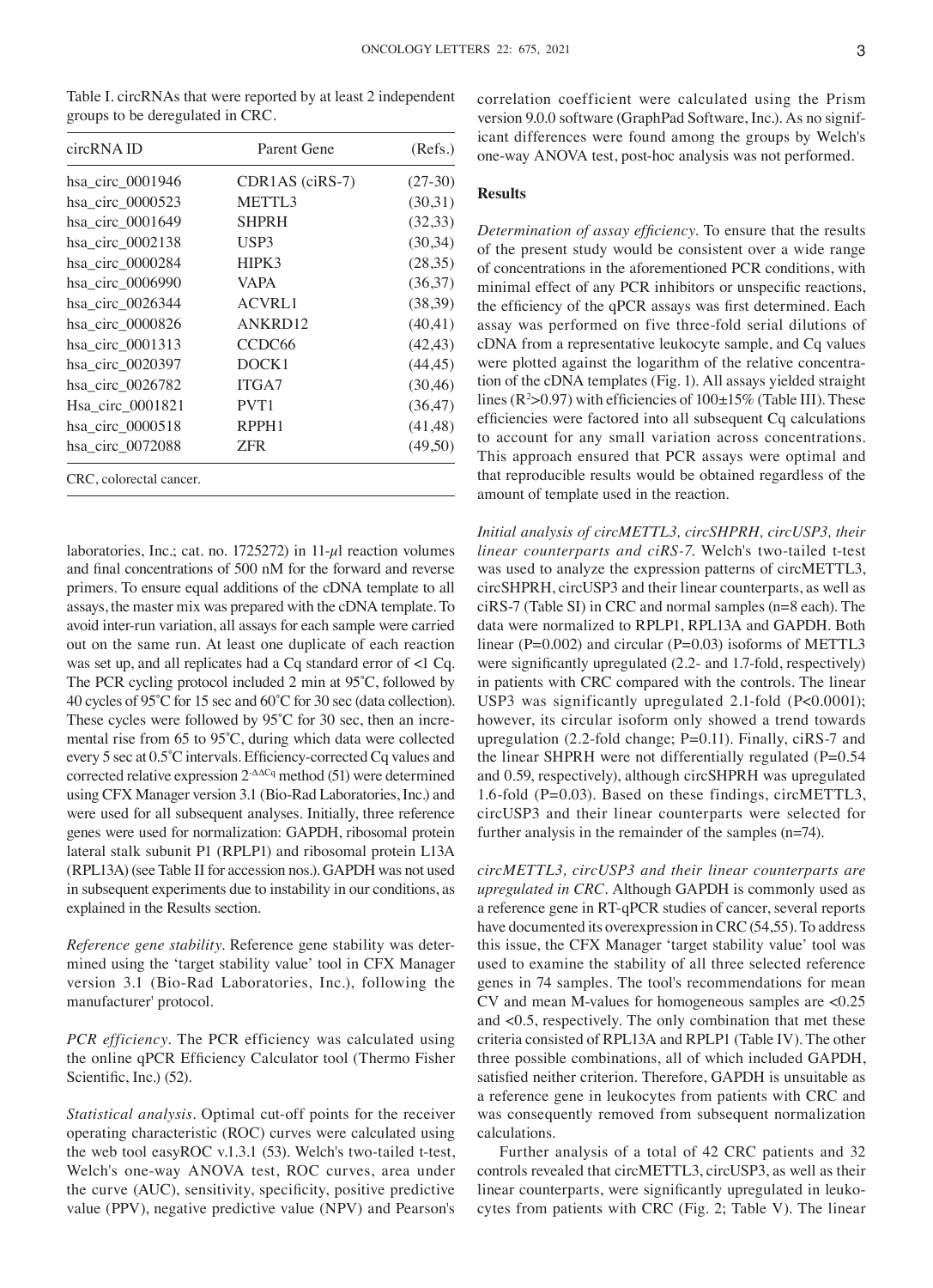| Gene name                | Accession no. or circBase ID | Primer             | Sequence, 5'-3'                                                 | Amplicon length, bp |  |
|--------------------------|------------------------------|--------------------|-----------------------------------------------------------------|---------------------|--|
| $c$ <sub>i</sub> $RS$ -7 | hsa_circ_0001946             | Forward<br>Reverse | <b>ACCCAGTCTTCCATCAACTGG</b><br><b>GCCATCGGAAACCCTGGATA</b>     | 112                 |  |
| circMETTL3               | hsa_circ_0000523             | Forward<br>Reverse | ACAGAGCAAGAAGATCTACGGA<br>GAAGCTGTGCTGGGCTTAGG                  | 113                 |  |
| circSHPRH                | hsa_circ_0001649             | Forward<br>Reverse | CCGAATTGGACAGACAAAACCT<br><b>TTCTGACCACAGCTTCCACTT</b>          | 136                 |  |
| circUSP3                 | hsa_circ_0002138             | Forward<br>Reverse | CAGGAGCCAAGGGGATAACA<br>GGTTGGTTAAAGGTACTTGTGCAT                | 258                 |  |
| linMETTL3                | NM_019852.5                  | Forward<br>Reverse | <b>TTTTCCGGTTAGCCTTCGGG</b><br>TTCCGTAGATCCAAGTGCCC             | 226                 |  |
| <b>linSHPRH</b>          | NM_001042683.3               | Forward<br>Reverse | <b>TGGCTCTGAGGAATCGTGTG</b><br>GCACAGATTGGGCAAGGTTC             | 280                 |  |
| linUSP3                  | NM_006537.4                  | Forward<br>Reverse | CCCGGCTAGAAGCGACAC<br>AGTCAAACAGACCCAAGGGC                      | 229                 |  |
| <b>GAPDH</b>             | NM 002046.7                  | Forward<br>Reverse | <b>TCACCAGGGCTGCTTTTAAC</b><br>GATGATCTTGAGGCTGTTGTCA           | 389                 |  |
| RPLP1                    | NM_001003.3                  | Forward<br>Reverse | <b>GTCCTTCCGAGGAAGCTAAGG</b><br><b>ATTGATCTTATCCTCCGTGACTGT</b> | 187                 |  |
| RPL13A                   | NM_012423.4                  | Forward<br>Reverse | <b>GCTAAACAGGTACTGCTGGG</b><br>AGCCAGGTACTTCAACTTGTTTC          | 99                  |  |

Table II. Primer sequences for each gene.

circ, circular; lin, linear; hsa, *Homo sapiens*; METTL3, methyltransferase‑like 3; USP3, ubiquitin‑specific peptidase 3; RPLP1, ribosomal protein lateral stalk subunit P1; RPL13A, ribosomal protein L13A; SHPRH, SNF2 histone linker PHD RING helicase.



Figure 1. Assay efficiency. Cq values of each assay are plotted against the logarithm of the relative conc. of the starting cDNA template. All assays displayed linearity and efficiency. circ, circular; lin, linear; METTL3, methyltransferase-like 3; USP3, ubiquitin-specific peptidase 3; RPLP1, ribosomal protein lateral stalk subunit P1; RPL13A, ribosomal protein L13A; SHPRH, SNF2 histone linker PHD RING helicase; conc., concentration.

transcript of USP3 had the highest average upregulation, with a 2.3‑fold increase (P<0.0001), while its circular isoform had the lowest upregulation of (1.6‑fold; P=0.016). The expression of the linear transcript of METTL3 nearly doubled on average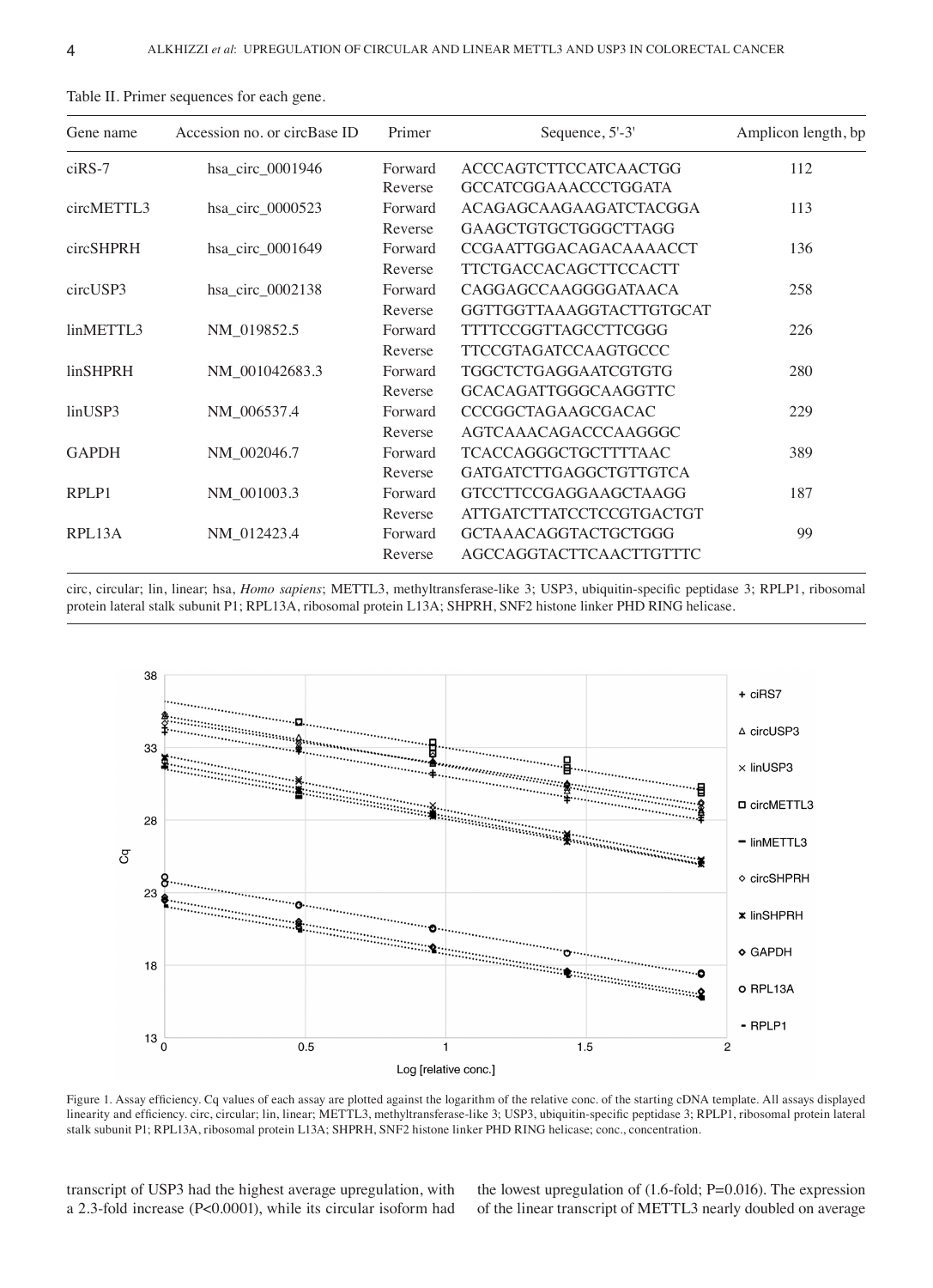Table III. Assay efficiencies, slopes and  $\mathbb{R}^2$  values for the trend line of the Cq vs. logarithm of relative cDNA template concentration plots. Assay  $R^2$  Slope Efficiency, % ciRS‑7 0.996 ‑3.2684 102

| $ciRS-7$     | 0.996 | $-3.2684$ | 102 |
|--------------|-------|-----------|-----|
| circMETTL3   | 0.973 | $-3.1918$ | 106 |
| circSHPRH    | 0.985 | $-3.0368$ | 113 |
| circUSP3     | 0.995 | $-3.432$  | 96  |
| linMETTL3    | 0.977 | $-3.4373$ | 95  |
| linSHPRH     | 0.995 | $-3.6273$ | 89  |
| linUSP3      | 0.998 | $-3.7538$ | 85  |
| <b>GAPDH</b> | 0.997 | $-3.4109$ | 96  |
| RPL13A       | 0.997 | $-3.3788$ | 98  |
| RPLP1        | 0.998 | $-3.2805$ | 102 |
|              |       |           |     |

circ, circular; lin, linear; METTL3, methyltransferase‑like 3; USP3, ubiquitin‑specific peptidase 3; RPLP1, ribosomal protein lateral stalk subunit P1; RPL13A, ribosomal protein L13a; SHPRH, SNF2 histone linker PHD RING helicase.

in CRC samples (P=0.0003), and its circular isoform exhibited a 1.7-fold increase  $(P=0.0003)$ .

None of the transcripts were differentially regulated based on cancer stage (Welch's one‑way ANOVA), sex (Welch's two tailed t‑test), or age (Welch's one‑way ANOVA, Figs. S1, S2, and S3, respectively).

*Correlation between the expression patterns of circular and linear transcripts*. To determine whether there was a correlation between circular and linear transcripts of the genes, Pearson's coefficients were calculated between circular and linear isoforms in the CRC and control groups (Fig. 3). There was a strong positive correlation between the circular and linear isoforms of METTL3, both in patients with CRC (r=0.7287; P<0.0001) and in healthy controls  $(r=0.7017; P<0.0001)$ . Interestingly, while there was no correlation between circular and linear USP3 transcripts in the leukocytes from healthy controls (r=0.3475; P=0.0513), a strong positive correlation was observed in patients with CRC (r=0.6788; P<0.0001).

*Linear USP3 is a potential candidate as a non‑invasive CRC biomarker.* To determine the diagnostic ability of the candidate transcripts, the AUC was calculated for each assay (Fig. 4, Table VI). The linear USP3 had an AUC of 0.8534 (P<0.0001) with sensitivity, specificity, PPV and NPV of 79, 75, 81 and 73%, respectively. The linear METTL3 assay had excellent sensitivity (83%) and moderate PPV and NPV (70 and 71%, respectively), albeit with poor specificity (53.1%). circMETTL3 and circUSP3 exhibited excellent specificity (94 and 97%, respectively) and PPV (91 and 92%, respectively), but had poor sensitivity and NPV (<50%).

# **Discussion**

Suboptimal qPCR assays can lead to erroneous results. Despite the recommendations of the MIQE guidelines (26), Table IV. CV and mean M-value for each combination of reference genes. Recommendations shown are taken from the Target Stability Value tool in the CFX Manager software.

| Reference gene<br>combination | Mean CV<br>(recommended<br>$\leq 0.25$ | Mean M-value<br>(recommended<br>$\leq 0.5$ |
|-------------------------------|----------------------------------------|--------------------------------------------|
| RPL13A-RPLP1-GAPDH            | 0.3519                                 | 0.8652                                     |
| RPL13A-RPLP1                  | 0.1597                                 | 0.4596                                     |
| RPL13A-GAPDH                  | 0.3683                                 | 1.0501                                     |
| RPLP1-GAPDH                   | 0.3818                                 | 1.0858                                     |

CV, coefficient of variation; RPLP1, ribosomal protein lateral stalk subunit P1; RPL13A, ribosomal protein L13A.

which are considered the benchmark for RT‑qPCR studies, the majority of published articles still fail to report the efficiency of their assays, use one reference gene for normalization and do not clearly report detailed information about their PCR conditions (20,25). To make a stronger claim for the diagnostic ability of our assays, their robustness and reproducibility were ensured by showing evidence of their optimal efficiency and accounted for these efficiencies in the relative expression calculations. Moreover, although three reference genes were initially included, a combination of two reference genes was ultimately used for normalization. The observation that GAPDH was an unsuitable reference gene in the conditions used in this study compounds the impracticality of dependence on a lone reference gene. Moreover, each step taken in the process was described in order to provide complete transparency, which should be an obviously indispensable practice, but is still widely abandoned in the field (20,25). Using this stringent RT‑qPCR approach, to the best of our knowledge, the present study reports the first time the upregulation of both the circular and the linear isoform of USP3 and METTL3 in leukocytes from patients with CRC.

All transcripts showed promising diagnostic ability, but the linear isoform of USP3 was remarkable. Its upregulation pattern did not differ based on the available clinicopathological data of the patients, making it a potentially excellent biomarker for detecting CRC at the early stages, when the survival rates are high. Validation of this assay in a larger study cohort is encouraged to confirm its predictive power in cancer and to apply it in a wide range of cancer types to examine whether its upregulation is CRC‑specific or common among cancer types.

Despite the observation that circUSP3 is upregulated in leukocytes from patients with CRC, Ruan *et al* (34) and Bachmayr‑Heyda *et al* (30) reported its downregulation in CRC tissue compared with normal adjacent tissue. The same applies to circMETTL3, which was found to be upregulated in leukocytes from patients with CRC in the present study, but which Jin *et al* (31) and Bachmayr‑Heyda *et al* (30) identified as downregulated in 12 CRC cell lines and in CRC tissue, respectively. Not much is known about the mechanistic role of circUSP3, although dual luciferase and knockdown/overexpression experiments by Jin *et al* (31) revealed sponging of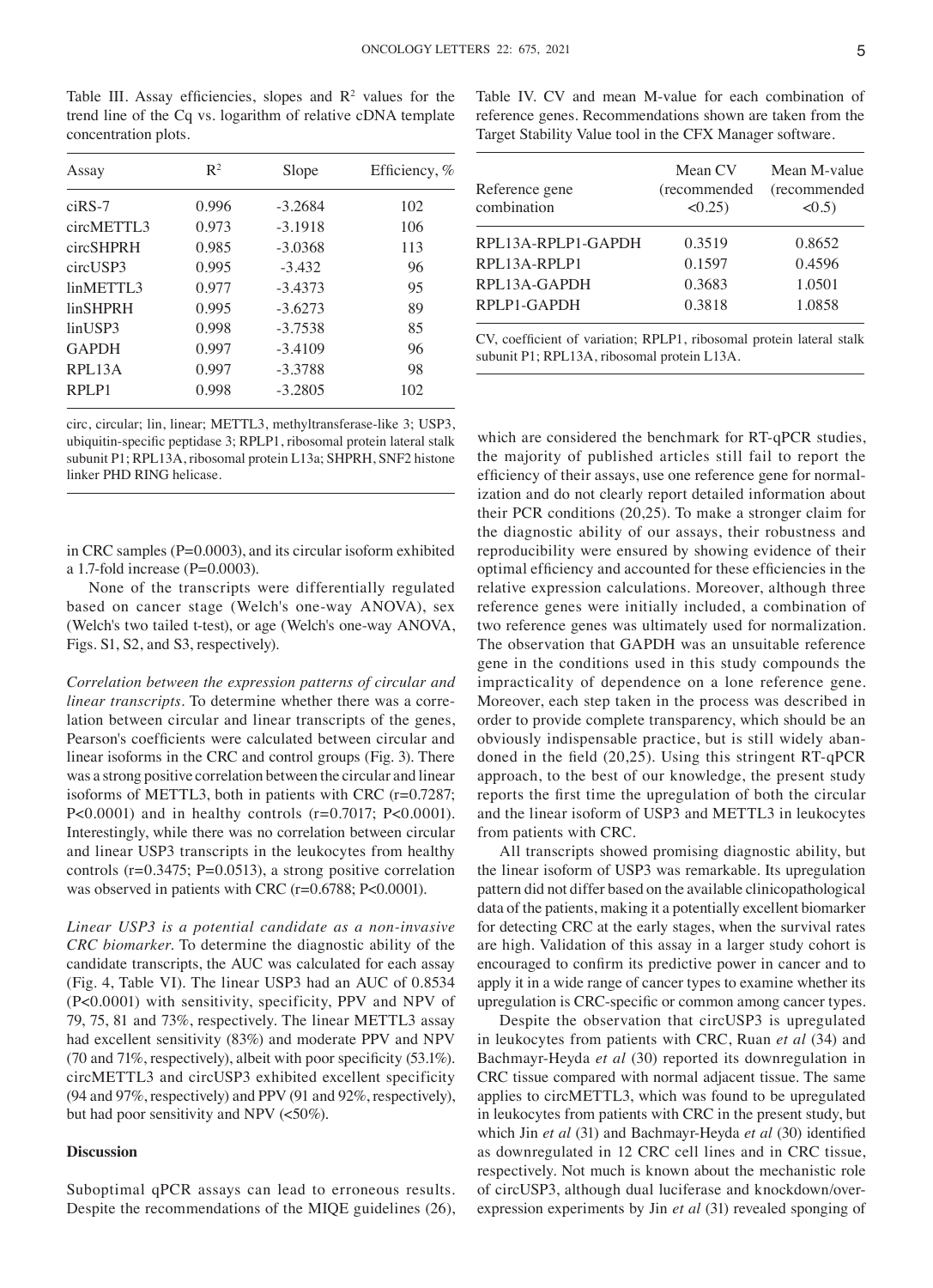|            | Mean corrected relative<br>expression (control) |            | Difference between  | Average fold      | Fold change |
|------------|-------------------------------------------------|------------|---------------------|-------------------|-------------|
| Assay      | Control                                         | <b>CRC</b> | means $\pm$ SEM     | change $\pm$ SEM  | P-value     |
| circMETTL3 | 0.0017                                          | 0.0027     | $0.0012 \pm 0.0003$ | $1.730\pm0.191$   | 0.0003      |
| linMETTL3  | 0.1456                                          | 0.2902     | $0.1446 \pm 0.0378$ | $1.993 \pm 0.259$ | 0.0003      |
| circUSP3   | 0.0019                                          | 0.0031     | $0.0012\pm0.0005$   | $1.623 \pm 0.251$ | 0.0158      |
| linUSP3    | 0.1224                                          | 0.2808     | $0.1584\pm0.0335$   | $2.294 \pm 0.274$ | < 0.0001    |

Table V. Parameters of relative expression between CRC and normal samples.

CRC, colorectal cancer; circ, circular; lin, linear; METTL3, methyltransferase‑like 3; USP3, ubiquitin‑specific peptidase 3.



Figure 2. Differential expression in CRC leukocytes. Boxplots representing the relative expression levels of circUSP3, circMETTL3 and their lin counterparts in leukocytes from patients with CRC or healthy controls. All four genes were significantly upregulated. \* P≤0.05, \*\*\*P≤0.001, \*\*\*\*P≤0.0001; Welch's two‑tailed t‑test. Data are presented as the mean ± SEM. CRC, colorectal cancer; circ, circular; lin, linear; METTL3, methyltransferase-like 3; USP3, ubiquitin-specific peptidase 3.



Figure 3. Correlation between circular and linear RNAs in CRC or normal samples. Pearson's correlation analysis of circ and lin transcripts of USP3 and METTL3. Expression levels of circUSP3 and linUSP3 transcripts had a significant positive correlation in the CRC, but not the control group (upper panels). Circular and linear METTL3 had a positive correlation in both CRC and normal samples (lower panel). CRC, colorectal cancer; circ, circular; lin, linear; METTL3, methyltransferase-like 3; USP3, ubiquitin specific peptidase 3.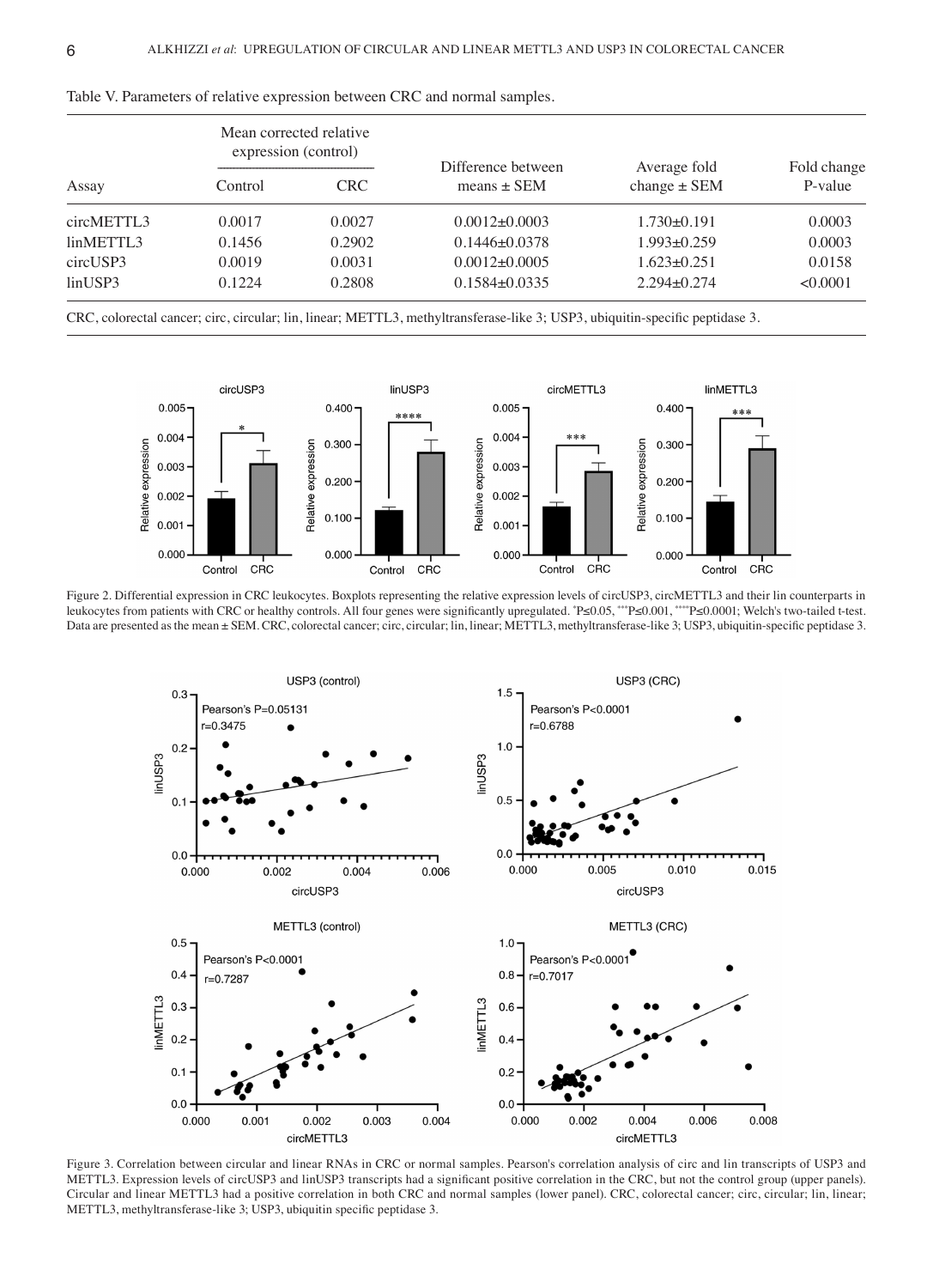| Assay      | AUC    | P-value  | Sensitivity, % | Specificity, $%$ | PPV, $%$ | NPV, $%$ | Normalized expression<br>cut-off |
|------------|--------|----------|----------------|------------------|----------|----------|----------------------------------|
| circMETTL3 | 0.6946 | 0.0043   | 45.2           | 93.8             | 90.5     | 56.6     | $\geq 0.00296$                   |
| linMETTL3  | 0.7202 | 0.0012   | 83.3           | 53.1             | 70.0     | 70.8     | $\geq 0.12576$                   |
| circUSP3   | 0.6280 | 0.0606   | 26.2           | 96.9             | 91.7     | 50.0     | $\geq 0.00493$                   |
| linUSP3    | 0.8534 | < 0.0001 | 78.6           | 75.0             | 80.5     | 72.7     | $\geq 0.14594$                   |

Table VI. Receiver operating characteristic analysis of circUSP3, circMETTL3 and their linear counterparts.

AUC, area under the curve; PPV, positive predictive value; NPV, negative predictive value; circ, circular; lin, linear; METTL3, methyltransferase‑like 3; USP3, ubiquitin‑specific peptidase 3.



Figure 4. Assay diagnostic performance. Receiver operating characteristic curves for circUSP3, circMETTL3 and their linear counterparts. AUC and P-values are also shown. circ, circular; lin, linear; METTL3, methyltransferase-like 3; USP3, ubiquitin specific peptidase 3.

miR‑31 by circMETTL3, leading to the deactivation of the Wnt/β-catenin signaling pathway. It may be hypothesized, therefore, that despite activation of Wnt/β‑catenin signaling in CRC tissue, leukocytes can still deactivate this pathway by overexpressing circMETTL3.

The observed overexpression of the linear transcripts of USP3 and METTL3 in leukocytes from patients with CRC is consistent with their upregulation in CRC tissue (56‑63). The linear isoform of USP3 is involved in the DNA damage response and its expression is elevated in a number of solid cancers (56). In an interesting multifaceted investigation, Das *et al* (56) showed that USP3 promoted cell cycle progression in a number of cancer cell lines by inhibiting ubiquitination of the oncogene CDC25A. The linear isoform of METTL3 expresses the only catalytic unit in the methyltransferase complex. It methylates adenosine residues of RNA at N6 and its levels are elevated in numerous cancers, leading to global hypermethylation (57). Nonetheless, whether the mechanisms of action for USP3 and METTL3 in leukocytes are similar to those in CRC tissue in diseased subjects still needs to be verified by further research.

In conclusion, the present study provides the first evidence of the upregulation of circMETTL3 and circUSP3, along with their linear isoforms, in the leukocytes from patients with CRC. This study has the added strength of avoiding some of the critical errors that can lead to irreproducible RT‑qPCR results. These four transcripts may represent good candidates for more extensive studies on their potential involvement in CRC progression, and the linear isoform of USP3 has great prospect as a non‑invasive biomarker for CRC.

#### **Acknowledgements**

Not applicable.

## **Funding**

This research and the article processing charge were funded by the Deanship of Scientific Research at King Abdulaziz University, Jeddah (grant no. G: 284-130-1435).

#### **Availability of data and materials**

The datasets used and/or analyzed during this study are available from the corresponding author on reasonable request.

# **Authors' contributions**

HC conceptualized the experiments. BA designed the experiments. AAG acquired the samples, and BA and AAG performed the experiments. BA, MIK and HC analyzed the data. BA wrote the manuscript. MIK and HC revised the manuscript for important intellectual content and managed the project. BA and HC confirmed the authenticity of all the raw data. All authors have read and approved the manuscript.

## **Ethics approval and consent to participate**

The purpose of the study was explained to all participants and their written consent was obtained before proceeding. The Unit of Biomedical Ethics at The Faculty of Medicine,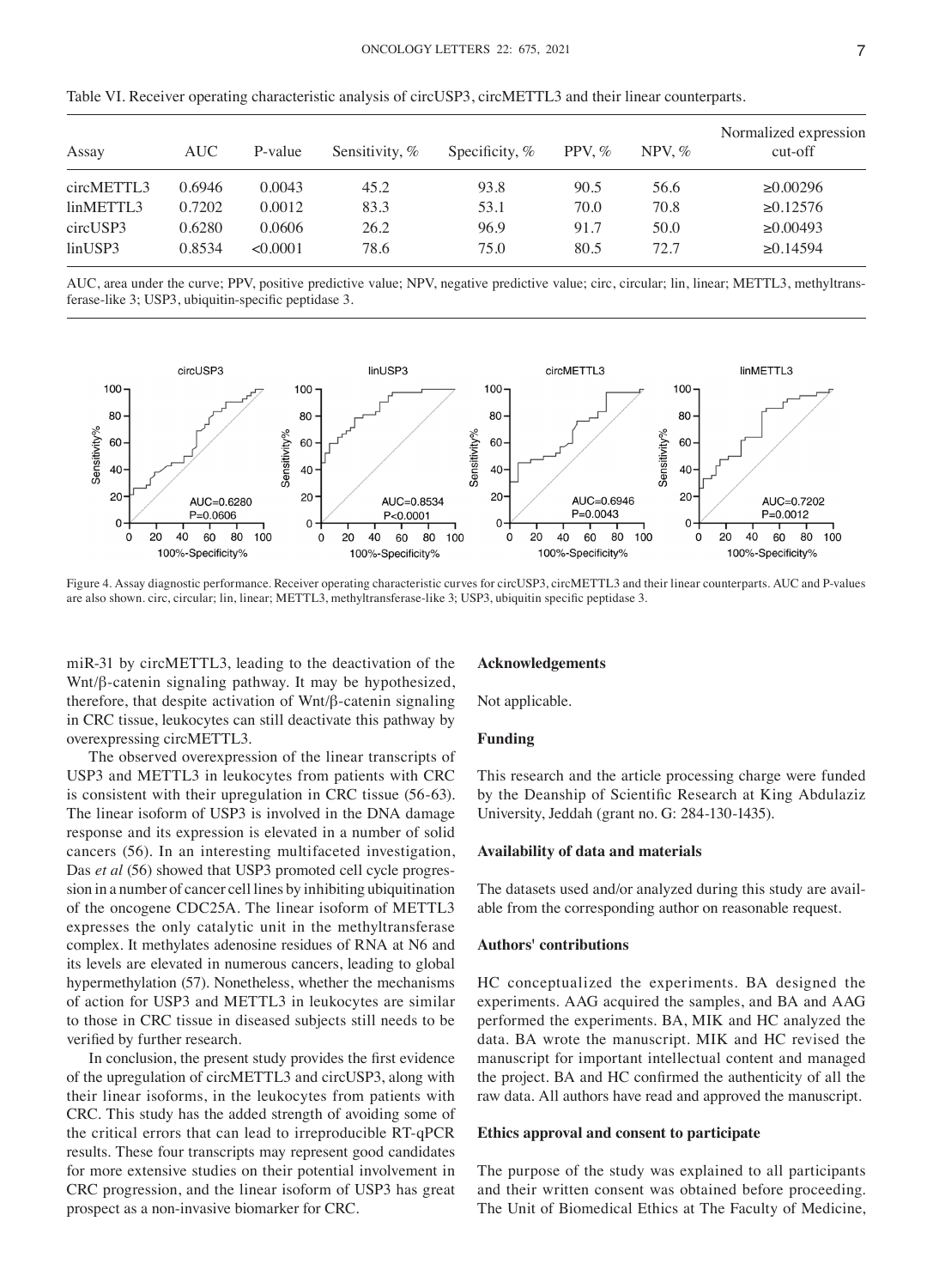King Abdulaziz University, approved this study (approval. no.  $261-15$ ).

# **Patient consent for publication**

Not applicable.

# **Competing interests**

The authors declare that they have no competing interests.

#### **References**

- 1. Dekker E, Tanis PJ, Vleugels JLA, Kasi PM and Wallace MB: Colorectal cancer. Lancet 394: 1467‑1480, 2019.
- 2. Kuipers EJ, Grady WM, Lieberman D, Seufferlein T, Sung JJ, Boelens PG, van de Velde CJ and Watanabe T: Colorectal cancer. Nat Rev Dis Primers 1: 15065, 2015.
- 3. Yiu AJ and Yiu CY: Biomarkers in colorectal cancer. Anticancer Res 36: 1093‑1102, 2016.
- 4. Bray C, Bell LN, Liang H, Collins D and Yale SH: Colorectal cancer screening. WMJ 116: 27‑33, 2017.
- 5. Singh H, Nugent Z, Demers AA, Kliewer EV, Mahmud SM and Bernstein CN: The reduction in colorectal cancer mortality after colonoscopy varies by site of the cancer. Gastroenterology 139: 1128‑1137, 2010.
- 6. Brenner H, Stock C and Hoffmeister M: Effect of screening sigmoidoscopy and screening colonoscopy on colorectal cancer incidence and mortality: Systematic review and meta-analysis of randomised controlled trials and observational studies. BMJ 348: g2467, 2014.
- 7. US Preventive Services Task Force; Bibbins‑Domingo K, Grossman DC, Curry SJ, Davidson KW, Epling JW Jr, García FA, Gillman MW, Harper DM, Kemper AR, *et al*: Screening for colorectal cancer: US Preventive Services Task Force recom-<br>mendation statement. JAMA 315: 2564-2575, 2016.<br>8. Bosch LJ, Carvalho B, Fijneman RJ, Jimenez CR, Pinedo HM,
- van Engeland M and Meijer GA: Molecular tests for colorectal cancer screening. Clin Colorectal Cancer 10: 8‑23, 2011.
- 9. Grützmann R, Molnar B, Pilarsky C, Habermann JK, Schlag PM, Saeger HD, Miehlke S, Stolz T, Model F, Roblick UJ, et al: Sensitive detection of colorectal cancer in peripheral blood by septin 9 DNA methylation assay. PLoS One  $\hat{3}$ : e $\hat{3}$ 759, 2008.
- 10. Church TR, Wandell M, Lofton‑Day C, Mongin SJ, Burger M, Payne SR, Castaños‑Vélez E, Blumenstein BA, Rösch T, Osborn N, *et al*: Prospective evaluation of methylated SEPT9 in plasma for detection of asymptomatic colorectal cancer. Gut 63: 317‑325, 2014.
- 11. Imperiale TF, Ransohoff DF, Itzkowitz SH, Levin TR, Lavin P, Lidgard GP, Ahlquist DA and Berger BM: Multitarget stool DNA testing for colorectal-cancer screening. N Engl J Med 370: 1287‑1297, 2014.
- 12. Redwood DG, Asay ED, Blake ID, Sacco PE, Christensen CM, Sacco FD, Tiesinga JJ, Devens ME, Alberts SR, Mahoney DW, *et al*: Stool DNA testing for screening detection of colorectal neoplasia in Alaska native people. Mayo Clin Proc 91: 61‑70, 2016.
- 13. Wang P and He X: Current research on circular RNAs associated with colorectal cancer. Scand J Gastroenterol 52: 1203‑1210, 2017.
- 14. Lei B, Tian Z, Fan W and Ni B: Circular RNA: A novel biomarker and therapeutic target for human cancers. Int J Med Sci 16: 292‑301, 2019.
- 15. Ng WL, Mohd Mohidin TB and Shukla K: Functional role of circular RNAs in cancer development and progression. RNA Biol 15: 995‑1005, 2018.
- 16. Hansen TB, Jensen TI, Clausen BH, Bramsen JB, Finsen B, Damgaard CK and Kjems J: Natural RNA circles function as efficient microRNA sponges. Nature 495: 384‑388, 2013.
- Ashwal-Fluss R, Meyer M, Pamudurti NR, Ivanov A, Bartok O, Hanan M, Evantal N, Memczak S, Rajewsky N and Kadener S: circRNA biogenesis competes with pre‑mRNA splicing. Mol Cell 56: 55‑66, 2014.
- 18. Du WW, Fang L, Yang W, Wu N, Awan FM, Yang Z and Yang BB: Induction of tumor apoptosis through a circular RNA enhancing Foxo3 activity. Cell Death Differ 24: 357‑370, 2017.
- 19. Zhang Y, Zhang XO, Chen T, Xiang JF, Yin QF, Xing YH, Zhu S, Yang L and Chen LL: Circular intronic long noncoding RNAs. Mol Cell 51: 792-806, 2013.
- 20. Bustin SA: The reproducibility of biomedical research: Sleepers awake! Biomol Detect Quantif 2: 35‑42, 2015.
- 21. Contopoulos-Ioannidis DG, Ntzani E and Ioannidis JP: Translation of highly promising basic science research into clinical applications. Am J Med 11: 477‑484, 2003.
- 22. Ioannidis JP: Evolution and translation of research findings: From bench to where? PLoS Clin Trials 1: e36, 2006.
- 23. Prinz F, Schlange T and Asadullah K: Believe it or not: How much can we rely on published data on potential drug targets? Nat Rev Drug Discov 10: 712, 2011.
- 24. Begley CG and Ellis LM: Drug development: Raise standards for preclinical cancer research. Nature 483: 531‑533, 2012.
- 25. Bustin S and Nolan T: Talking the talk, but not walking the walk: RT-qPCR as a paradigm for the lack of reproducibility in molecular research. Eur J Clin Invest 47: 756‑774, 2017.
- 26. Bustin SA, Benes V, Garson JA, Hellemans J, Huggett J, Kubista M, Mueller R, Nolan T, Pfaffl MW, Shipley GL, *et al*: The MIQE guidelines: Minimum information for publication of quantitative real-time PCR experiments. Clin Chem 55: 611-622, 2009.
- 27. Weng W, Wei Q, Toden S, Yoshida K, Nagasaka T, Fujiwara T, Cai S, Qin H, Ma Y and Goel A: Circular RNA ciRS‑7‑A promising prognostic biomarker and a potential therapeutic target in colorectal cancer. Clin Cancer Res 23: 3918‑3928, 2017.
- 28. Barbagallo C, Brex D, Caponnetto A, Cirnigliaro M, Scalia M, Magnano A, Caltabiano R, Barbagallo D, Biondi A, Cappellani A, *et al*: LncRNA UCA1, upregulated in CRC biopsies and downregulated in serum exosomes, controls mRNA expression by RNA‑RNA interactions. Mol Ther Nucleic Acids 7: 229‑241, 2018.
- 29. Tang W, Ji M, He G, Yang L, Niu Z, Jian M, Wei Y, Ren L and Xu J: Silencing CDR1as inhibits colorectal cancer progression through regulating microRNA‑7. Onco Targets Ther 10: 2045‑2056, 2017.
- 30. Bachmayr‑Heyda A, Reiner AT, Auer K, Sukhbaatar N, Aust S, Bachleitner‑Hofmann T, Mesteri I, Grunt TW, Zeillinger R and Pils D: Correlation of circular RNA abundance with proliferation‑exemplified with colorectal and ovarian cancer, idiopathic lung fibrosis, and normal human tissues. Sci Rep 5: 8057, 2015.
- 31. Jin Y, Yu LL, Zhang B, Liu CF and Chen Y: Circular RNA hsa\_circ\_0000523 regulates the proliferation and apoptosis of colorectal cancer cells as miRNA sponge. Braz J Med Biol Res 51: e7811, 2018.
- 32. Li F, Huang Q, Gong Z, Wang H and Chen J: Diagnostic and prognostic roles of circ‑SHPRH for solid cancers: A meta‑analysis. Onco Targets Ther 12: 4351‑4357, 2019.
- 33. JiW, QiuC, WangM, MaoN, Wu S and DaiY: Hsa\_circ\_0001649: A circular RNA and potential novel biomarker for colorectal cancer. Biochem Biophys Res Commun 497: 122‑126, 2018.
- 34. Ruan H, Deng X, Dong L, Yang D, Xu Y, Peng H and Guan M: Circular RNA circ\_0002138 is down‑regulated and suppresses cell proliferation in colorectal cancer. Biomed Pharmacother 111: 1022‑1028, 2019.
- 35. Zeng K, Chen X, Xu M, Liu X, Hu X, Xu T, Sun H, Pan Y, He B and Wang S: CircHIPK3 promotes colorectal cancer growth and metastasis by sponging miR‑7. Cell Death Dis 9: 417, 2018.
- 36. Li XN, Wang ZJ, Ye CX, Zhao BC, Li ZL and Yang Y: RNA sequencing reveals the expression profiles of circRNA and indicates that circDDX17 acts as a tumor suppressor in colorectal cancer. J Exp Clin Cancer Res 37: 325, 2018.
- 37. Li XN, Wang ZJ, Ye CX, Zhao BC, Huang XX and Yang L: Circular RNA circVAPA is up‑regulated and exerts oncogenic properties by sponging miR‑101 in colorectal cancer. Biomed Pharmacother 112: 108611, 2019.
- 38. Chen S, Zhang L, Su Y and Zhang X: Screening potential biomarkers for colorectal cancer based on circular RNA chips. Oncol Rep 39: 2499‑2512, 2018.
- 39. Yuan Y, Liu W, Zhang Y, Zhang Y and Sun S: CircRNA circ\_0026344 as a prognostic biomarker suppresses colorectal cancer progression via microRNA‑21 and microRNA‑31. Biochem Biophys Res Commun 503: 870‑875, 2018.
- 40. Zhang Z, Song N, Wang Y, Zhong J, Gu T, Yang L, Shen X, Li Y, Yang X, Liu X, *et al*: Analysis of differentially expressed circular RNAs for the identification of a coexpression RNA network and signature in colorectal cancer. J Cell Biochem 120: 6409-6419, 2019.